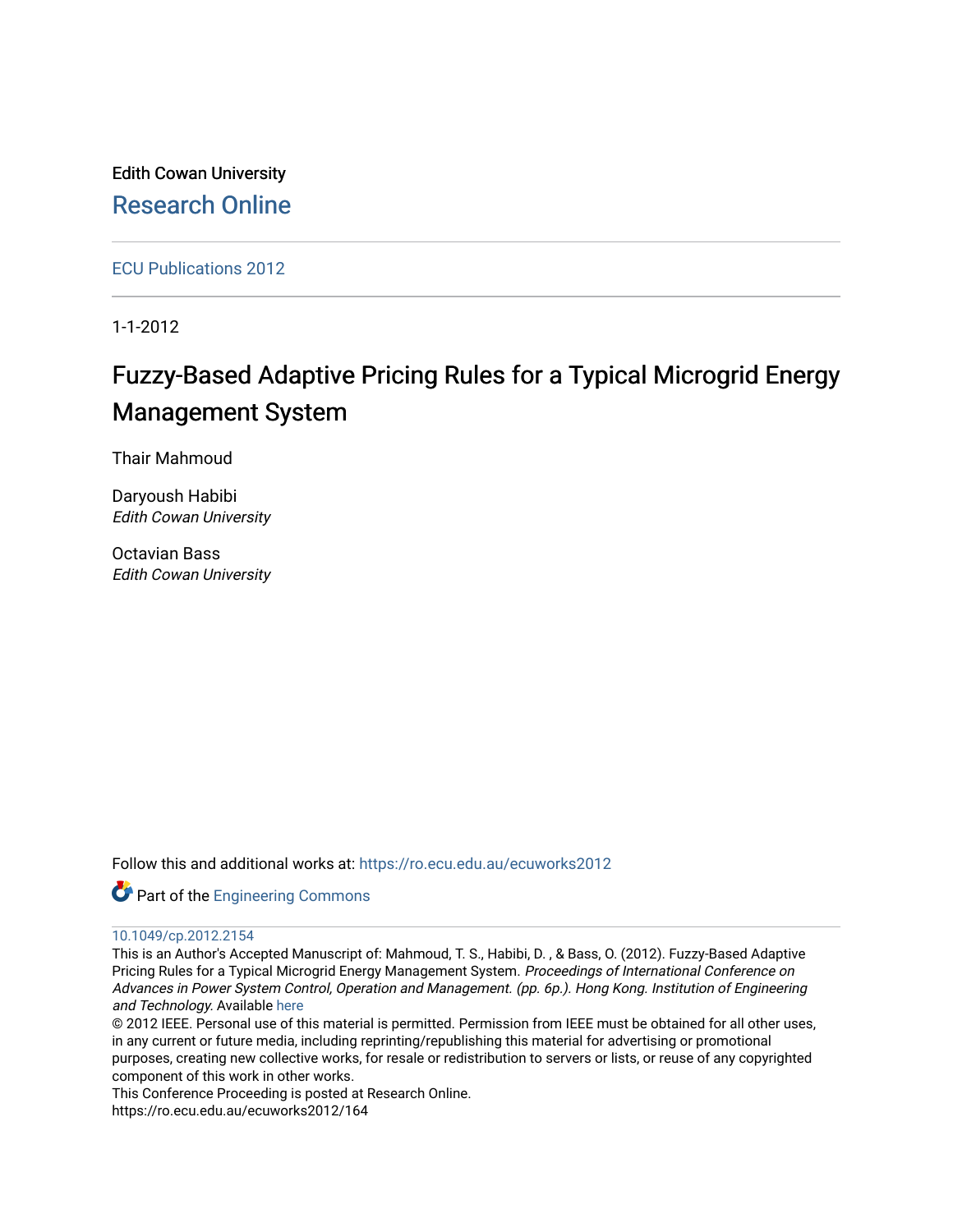# Fuzzy-Based Adaptive Pricing Rules for a Typical Microgrid Energy Management System

Thair S MAHMOUD, Daryoush HABIBI, Octavian BASS School of Engineering Edith Cowan University Joondalup, Australia E-mail: {t.mahmoud, d.habibi, o.bass}@ecu.edu.au

*Abstract*—This paper details the implementation of adaptive pricing rules for a typical autonomous microgrid that aims at generating competitive prices based on monitoring the microgrid's operation conditions. The proposed pricing mechanism aims at maximising the profit from selling electricity to the utility grid, and also maximising the amount of sold electricity throughout the microgrid's lifetime. Therefore, the generated prices are developed based on predicting the demand and evaluating the local generation cost and local generation availability of the installed renewable energy sources. A decision tree based linear programming and fuzzy system are developed to generate competitive prices that maximise the chance of participation in the markets and achieve satisfactory profit. To simulate the behaviour of the markets, we have implemented a Multi-Agent System (MAS) to represent the performance of two competitive sellers and one buyer under the uniform and the discriminatory pricing rules. As a case study, our proposed pricing rules are tested on the power grid of the Joondalup campus of Edith Cowan University in Western Australia. Simulation studies for 30-minutes operation intervals for the developed virtual energy market pool and adaptive microgird pricing strategies have recorded beneficiary sale prices with a reasonable number of electricity trade participations.

#### **NOMENCLATURE**

| Dmnd           | <b>Electricity Demand</b>                         |
|----------------|---------------------------------------------------|
| ET P           | <b>Electricity Trade Participation</b>            |
| <i>FLAPR</i>   | <b>Fuzzy Logic Based Adaptive Pricing Rules</b>   |
| FLRdyFrSLElec  | <b>Fuzzy Logic Based Ready for Sale Electric-</b> |
|                | ity                                               |
| $FLSL_P$       | <b>Fuzzy Logic Based Sale Price</b>               |
| $G_G$          | <b>Gas Generation</b>                             |
| $G_P$          | <b>Gas Generation Price</b>                       |
| $LG_P$         | <b>Local Generation Price</b>                     |
| MoAn           | Maintenace and Operating Annual Fixed             |
|                | Cost                                              |
| MoV            | <b>Maintenace and Operating Variable Cost</b>     |
| NPR            | <b>Normal Pricing Rules</b>                       |
| $Ph_G$         | <b>Photovoltaics Generation</b>                   |
| RdyFrSLElec    | <b>Ready for Sale Electricity</b>                 |
| RFS            | <b>Ready for Sale Energy</b>                      |
| $SL_P$         | <b>Sale Price</b>                                 |
| <i>SLDElec</i> | <b>Sold Electricity</b>                           |
| $S_P$          | <b>Storage Devices Generation Price</b>           |
| $S_G$          | <b>Storage Devices Generation</b>                 |
| TV             | <b>Trade Value</b>                                |
| Up             | <b>Utility Generation Price</b>                   |
| $U_G$          | <b>Utility Generation</b>                         |
| G              | <b>Variable Gas Price</b>                         |
| $W_G$          | <b>Wind Turbines Generation</b>                   |

#### I. INTRODUCTION

The smart utilisation for the electricity prices deregulation yields performing a sufficient energy management for typical autonomous power systems. It is also essential to increase its operation reliability and reduce its overall cost of generation. The current Australian energy markets are operating based on the rules that have been developed by Australian Energy Market Commission based on pricing rules applied depending on the place and the size of energy trade. In the eastern states, the Australian Energy Market Operator [3] is the pool that hosts the generated bids from the retailers based on a vertical demand auction mechanism and a uniform pricing rule. Whereas in the state of Western Australia, Synergy [16] is the largest energy retailer, and it is mainly responsible for providing services to the biggest metropolitan areas in Western Australia. Generally, the electricity auctions are divided into vertical and horizontal auctions. In horizontal auctions, the daily demand for a particular demand zone is partitioned by its durations, which considers a distinct lot for each time frame. Whereas in case of the vertical auction, the daily demand is divided into hourly demand lots, where each hour demand lot contains the full demand of that particular demand zone. In both types of auctions, the prices are generated based on two pricing rules: 1) the uniform rules, which allow the auction winners to pay the highest accepted bidding price, 2) the discriminatory pricing rule, which allows the winners to pay their own proposed bids. In Australia, the demand is bundled vertically and the bids are generated based on the uniform pricing rule. Obtaining the information about the electricity markets will help in formulating the pricing rules for the deregulated markets, which will eventually play a substantial part in providing reliable and economic electricity generation for the decentralised energy systems. Engineers and researchers have investigated this issue with different approaches. Developing energy management system that relies on the spot electricity market in its optimum decisions has been proposed in [13]. A market-based mechanism to allow single microgrid operator to control the behaviour of the internal loads has been proposed in [11], [12]. Various marketing strategies for microgrid power market such as spot marketing and pricing that can be applied to predict and ensure its economic viability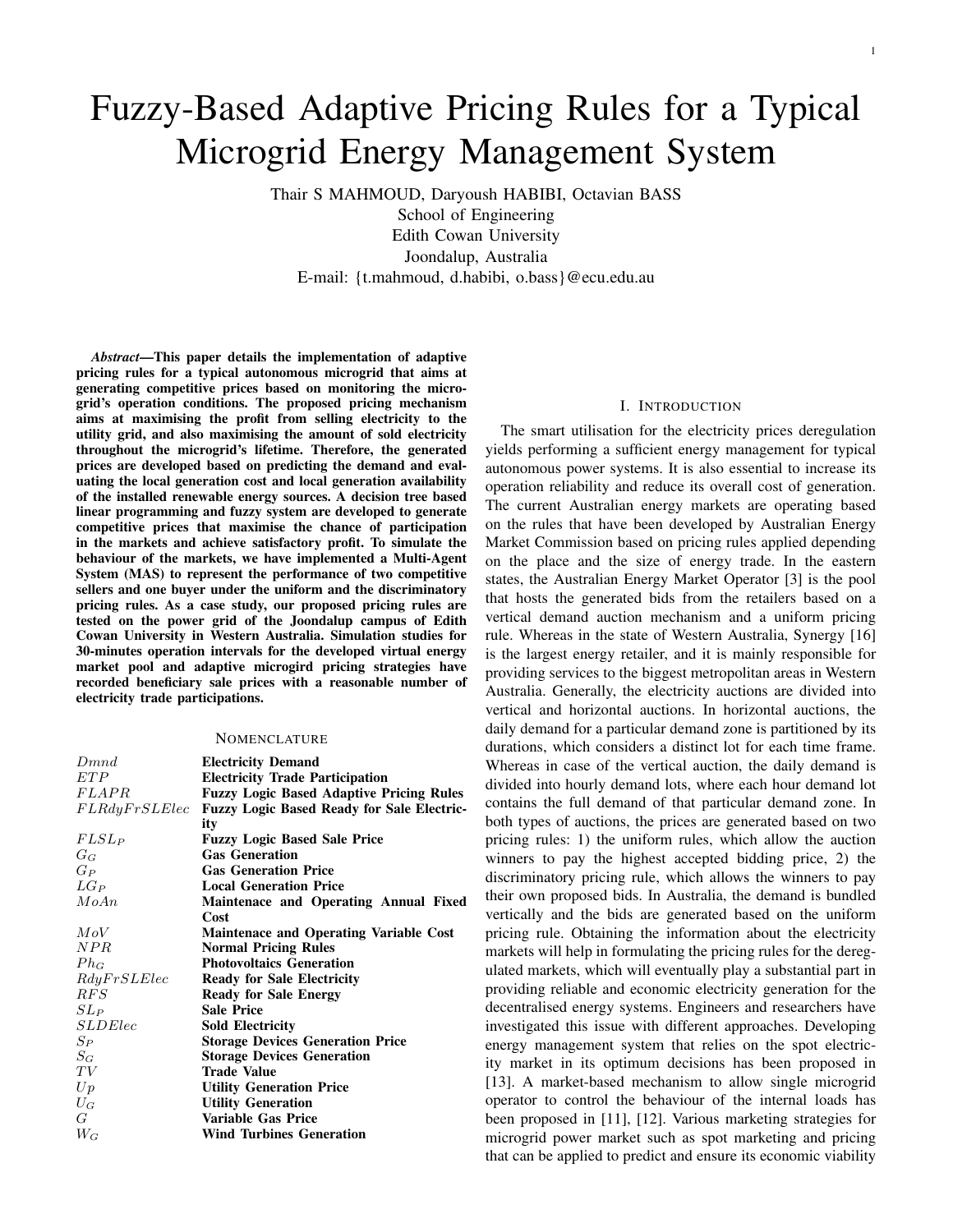have been discussed in [15]. [6] has proposed fuzzy logic and integer programming solver to introduce a new price formulation based unit commitment of electric power generators under a deregulated electricity market. By considering the dynamic electricity change and monitoring the effective factors on changing the prices, different approaches can be utilised to build smart integration for the local generation units with the utility grid. A price-based open-loop control signal to facilitate significantly increasing distributed energy resources penetration in the power system by coordinating their participation in electricity markets while also maintaining the local system energy balance has been discussed in [5]. In addition, having the right method to generate competitive bids in a competitive market environment can increase the range of electricity trade for the managed power system. [10] has proposed an electricity market oriented tool that creates bidding strategies in a competitive market environment by combining fuzzy logic and deterministic approaches, and [4] has proposed pricing analyser and generator to generate competitve bids in competitive electricity markets. A novel fuzzy modelling approach to generate strategic biddings to handle uncertainty in market parameters such as load demand, generator bid, power dispatch, price, cost, revenue and profit has been detailed in [17].

In this paper, we are going to detail a new pricing method and verify the results with a targeted case study. Therefore, section II of this paper shows the principles of MAS technology and their proposed operation mechanism. Section IV shows the proposed management system architecture with its expected operation scenarios. Section V details the pricing equations formulation and the fuzzy rules design. Sections III details the methods of generating the case study simulation data. Finally, sections VI and VII will discuss the results and give a final conclusion about this work with future recommended extensions.

## II. MULTI AGENT SYSTEM TECHNOLOGY

In computer science dictionary, the term Agent refers to a software component that operates autonomously and behaves with predefined behaviours. Agents generally carry several characteristics such being addressable, autonomous, adaptive, social, mobile, communicative and accessible. These characteristics yields the agents to be interactive small parts of a larger software component called "Multi-Agent System " (MAS) to perform more complicated tasks with commonor multi-objective goals. Agents' operation mechanism may depend on the information exchanged with external sources, or even with other agents within the same agents' framework. Several operation standards for the agent development have been introduced by the research communities in this field. The Foundation for Intelligent Physical Agents (FIPA) [1], which is one of the IEEE standard committees, is found to be very active in this firm. What make the Agents unique are their social characteristics, whereas predefined settings that suit the type and the size of the exchanged messages can also be defined by developing a communication vocabulary called "Ontology". The ontologies are used to perform coding and decoding for the complex exchanged messages among the proposed agents. In addition, social behaviours can be defined to suit the operation mechanism of the proposed MAS. In our research field, this technology has been widely utilised in developing distributed energy management systems. MAS has been used to perform a microgrid power management in [9], [8]. MAS has also been utilised to simulate the electricity markets auctions in order to run a distributed agents based control for managing the generation resources economically in [14].

In this work, we will use MAS to perform the electricity trade mechanism. Hence the proposed mechanism considers the competitiveness in selling electricity in a spot market pool. The proposed negotiation mechanism is developed to generate Call For Proposals (CFP) messages, which are sent to all participant sellers that are registered with the pool under a common predefined service. In this work we have created "ElectricityTrade" service, where each pool participant must be registered under this service to receive the right messages in the right time. When CFP are received, the sellers will reply with either an acceptance or a rejection. Depending on the situation at each seller, in case of acceptance, the proposal should include informative details about the proposed offer. Figure 1 the proposed negotiation software sequence. Based on our conservative simulation assumptions, we are expecting at least one of the participants to receive the *rejection* under the discriminatory pricing rules. Therefore, the software sequence is designed to serve the sellers have the ability to regenerate more competitive prices in the next CFP round. At this stage, CFP generation has not been discussed in this work, and will be discussed in future works.

# III. CASE STUDY

To simulate our proposed system, we found it impractical to obtain realistic historical operation data for an electricity market that does not exist yet. Therefore we aimed at generating our semi-realistic operation data based on realistic historical operation data for a typical microgrid including: the weather conditions, generation cost and electricity demand in the studied microgrid. In our investigation, we target a medium size enterprise microgrid as a case study to identify our strategic pricing decisions. The power grid of Edith Cowan University in Joondalup Campus in Western Australia is selected as a case study for simulating the operation scenarios. The first step in our evaluation is identifying the demand patterns in the case study, then evaluating the possibilities of integrating the onsite installed distributed generators. Based on our planning considerations, we could install up to 3964 units of our nominated solar panel product based on their estimated required size of 1318 x 994 x 46 mm, which takes about 5193.2  $m^2$  from the available on-roof spaces in the campus. For wind turbines, the nominated generation unit size is  $4 \, m$ rotor diameter. Based on the available onsite installation space, we could utilise 300  $m^2$  for each wind turbine, to perform the best generation efficiency [7], allowing 56 wind turbines to be installed in this project. The utilised onsite installation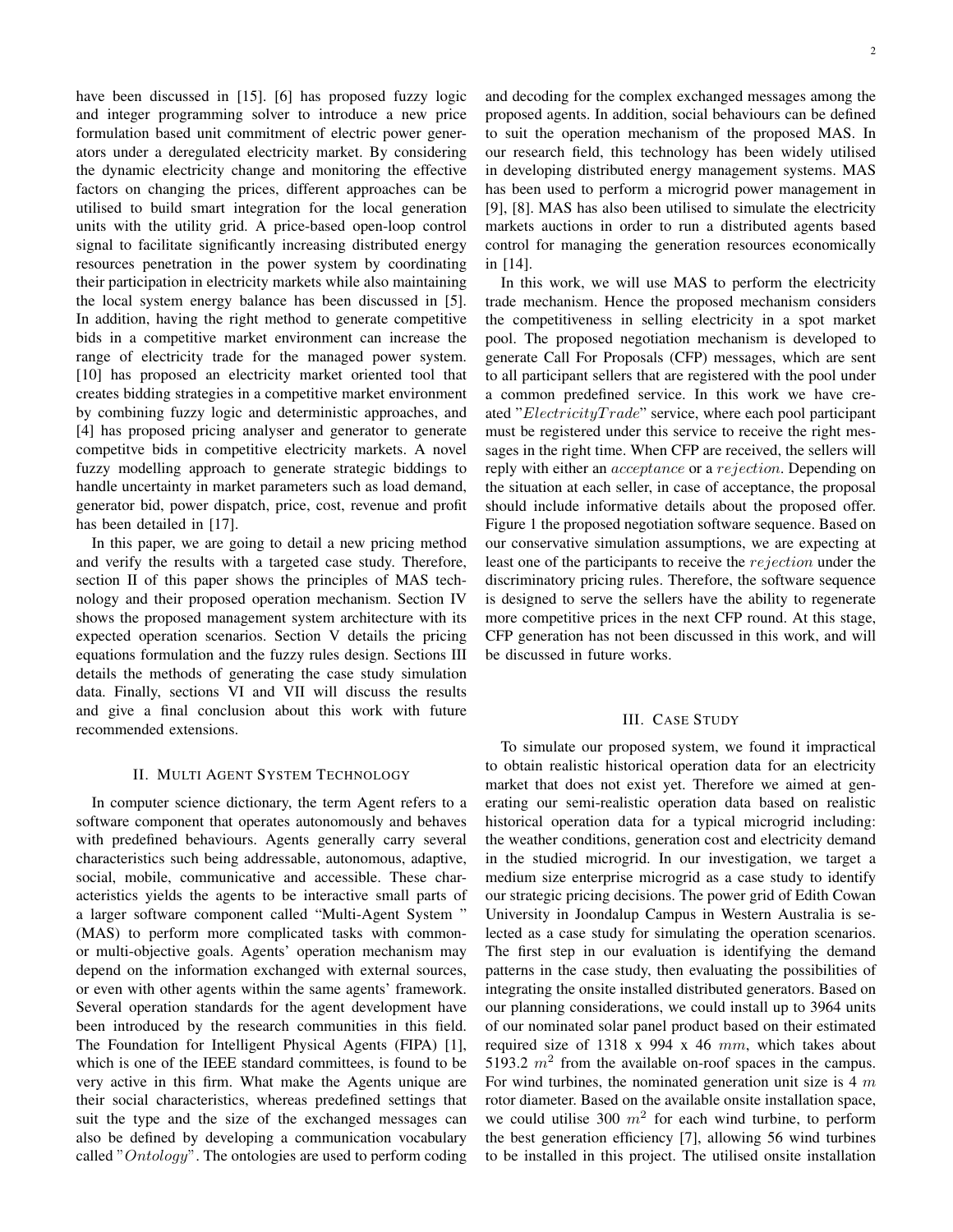

Figure 1. Proposed electronic negotiation software sequence

space in the case study takes about 21,193  $m<sup>2</sup>$  of the campus land space. Identifying that the maximum demand at ECU approaches 3 MW, it is also proposed to install 7 Gas gensets, each with 0.5MW dispatch capacity, to safely supply the electricity based on 7 demand lots. In case of storage devices, we have estimated that we could install units to cover 0.35 MW of the total required generation capacity.

The other major pricing problem is evaluating the local generation price based combining the availability of renewable resources and the variable gas generation price. In case of the gas price in Western Australia, we could access [16] to estimate the gas generation price. To utilise the collected data into the local generation price analyses, we would firstly convert the units of gas supply into  $Nm^3/hr$  to follow the gen-sets fuel consumption standard units:

$$
1Nm^3/h = 0.031736Gj \tag{1}
$$

For our proposed size of gen sets, we expect 500kWh of generation capacity. Therefore, it is expect to have 137.6  $Nm^3/h$  of Natural Gas, where the final generation cost is evaluated as following:

$$
G_p = G + MoV + MoAn \tag{2}
$$

where the cost is evaluated in \$/kWh. In case of the utility variable price, we also found it impractical to collect realistic dynamic energy price changes in Western Australia. Therefore, we utilise to the current utility price, but multiply it with the current dynamic National Electricity Market (NEM) price in the eastern Australian states, which is provided by AEMO. In case of the installed renewable sources generation availability, we looked at the historical trends of the weather conditions for 30 minutes operation interval including the average wind speed and direction, average solar irradiation and clouds availability. From the average evaluated trends and the predefined settings for a randomly generated wind speed and solar irradiation data, we could establish our semi-realistic simulation data in this work. In case of the studied microgrid demand estimation, we used a 30-minutes interval demand prediction model, which

Table I THE IDENTIFIED GENERATION CAPACITY FOR THE MANAGED RESOURCES IN THE MANAGED MICROGRID

| Source        | Capacity        |
|---------------|-----------------|
| $G_P$         | $0$ - $Dmnd$    |
| $Ph_G$        | $0 - 310$       |
| $\bar{W}_{G}$ | $0 - 250$       |
| $S_G$         | $0 - 350$       |
| $U_G$         | $0\text{-}Dmnd$ |

has been developed from the realistic historical operation data for the case study.. Table I illustrates the identified generation capacity limits for the managed resources in the studied microgrid.

#### IV. POSSIBLE SCENARIOS AND RULE BASE SYSTEM

At this stage we introduce the decision rule base for the economic concerns, where the environmental concerns are added in future extended works of this work. Having storage devices among the dispatch units will increase the complicate the rules of the system due to the uncertainty charging charging/discharging price and time. We start by classifying the demand into three different levels: 0) less than the available renewable energy sources generation, 1) more than the renewable energy sources generation and less than the renewable energy sources together with the storage devices generation, 2) more than the renewable energy sources together with the storage devices generation. Hence these classified operation scenarios are subject to other cost conditions: gas, storage devices and utility generation cost. Including these dynamic price changes would add complexity to the rules. In all cases, the first sub-classification consideration is the result of comparing the local gas gen-sets cost with the external utility generation cost. The second consideration is the result of comparing the storage devices cost with the local onsite gas gen-sets generation cost. The results of these comparisons draw the pricing limits and nominate the optimal generation sources to maximise the benefits and cut the generation cost for the managed microgrid. Figure 2 shows the decisions tree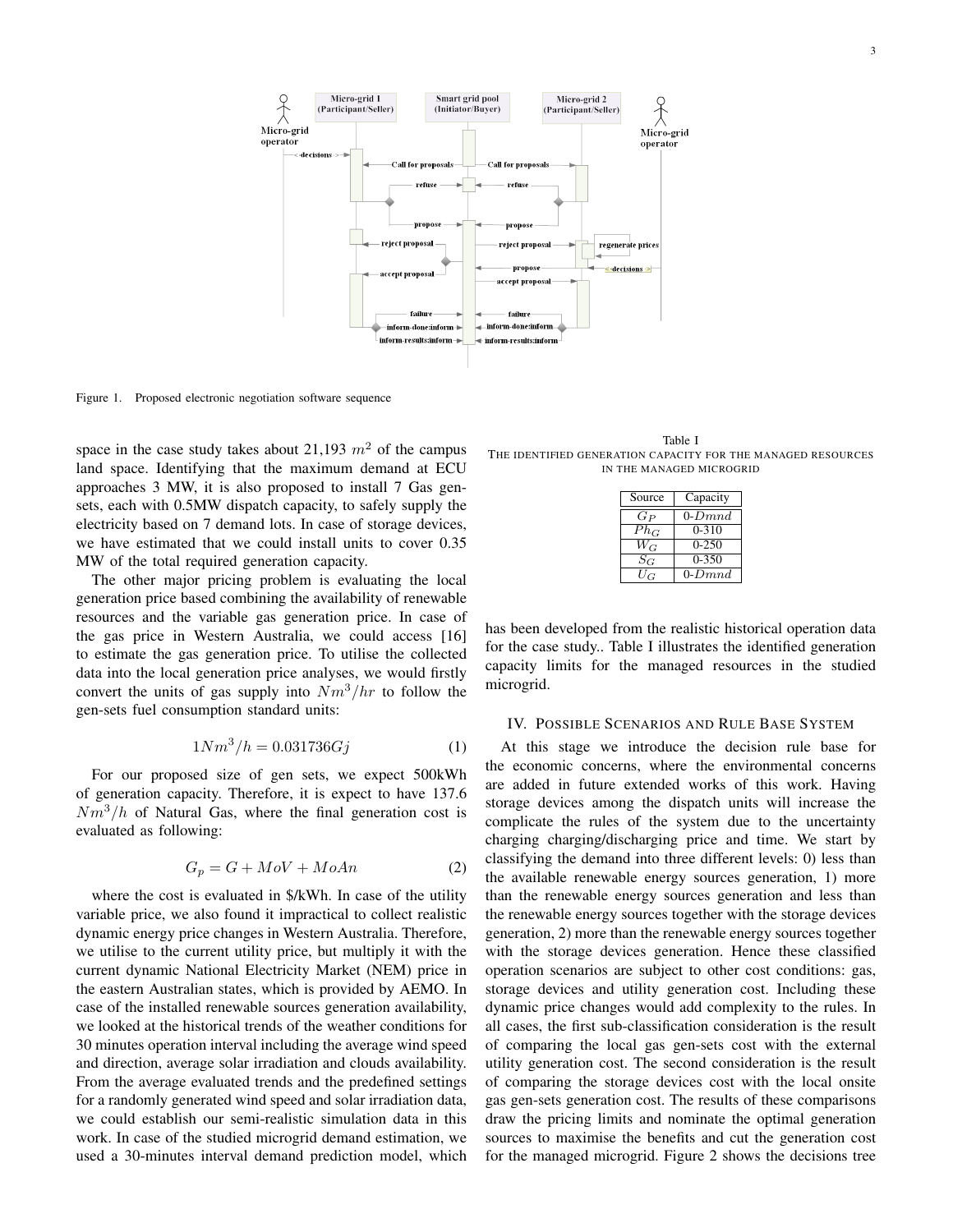

Figure 2. The decisions tree for the classified demand levels as compared with renewable energy sources and storage devices generation capacity scenarios

Table IV ELECTRICITY PRICES ADAPTATION FUZZY RULE BASE SYSTEM

| $SLp\&RdyFrSLElec$ |  |  |
|--------------------|--|--|
|                    |  |  |
|                    |  |  |
|                    |  |  |

for the possible expected operating scenarios in the managed microgrid.

To relate the numbers with the letters in Figure 2, Table II details the possible expected operation cost scenarios. Each of the scenarios is named and referred in the derived operation equations in the next section to make suitable decisions.

# V. DECISIONS AND EXPORT PRICING EQUATIONS FORMULATION

# *A. Pricing Equations*

Based on the classified operation scenarios, we built our proposed pricing rules. The rules are proposed to perform a compromised profit with competitive export prices. Based on the implemented rule base for the operation scenarios, we formulate different price equations at each operation scenario. Table III illustrates the formulated equations that evaluate the possible amount of exported energy in every operation scenario, attached with their formulated pricing equations.

The made decisions are sent as proposed offers to the utility energy market pool for further energy trade decisions as illustrated in Figure 1.

#### *B. Adaptive Pricing Rules Fuzzy System*

In order to perform the adaptive pricing rules, we relate the amount of Ready For Sale Electricity  $(RdyFr S L Elec)$  to the instantly generated sale price to generate competitive prices. A fuzzy system has been developed to represent this relationship through the illustrated rules in Table IV.

To introduce the nominated fuzzy inputs, we normalise the first input sale price  $(SLp)$  by relating it to the utility price $(U_P)$ :

$$
FLSLp = \frac{(U_P - SLp)}{U_P} \tag{3}
$$

and the second input  $RdyFrSLElec$  to the amount of full generation capacity (3000 kWh):



Figure 3. Adaptive pricing rules fuzzy membership functions

$$
FLRdyFrSLElec = \frac{(3000 - RdyFrSLElec)}{3000}
$$
 (4)

The proposed simple membership functions that represent the normalised input values are illustrated in Figure 3.

## VI. RESULTS

Based on the microgrids' operation scenarios, we have established a range of operation results for each of the participating generation units throughout the year. For simplicity, we would only present a typical one week of load profile, which would give an informative figure of the attitude of the case study. For the price decisions, we established compromised pricing rules that perform beneficial electricity export depending on the number of the accepted electricity trade proposals between the microgrid and the utility grid. To evaluate the robustness of these rules, we have evaluated the number of Call For Proposals (CFP) in the simulated period of time. Then, we have also verified the pricing rules against the expected operation scenarios in the managed microgrid. Since the rules are dependent on the difference between the local generation price and the offered external utility buying price, we found our pricing decisions within this range. Figure 4 illustrates the range of generated sale prices in a one week simulation time.



Figure 4. Price decisions profile for a typical one week operation scenarios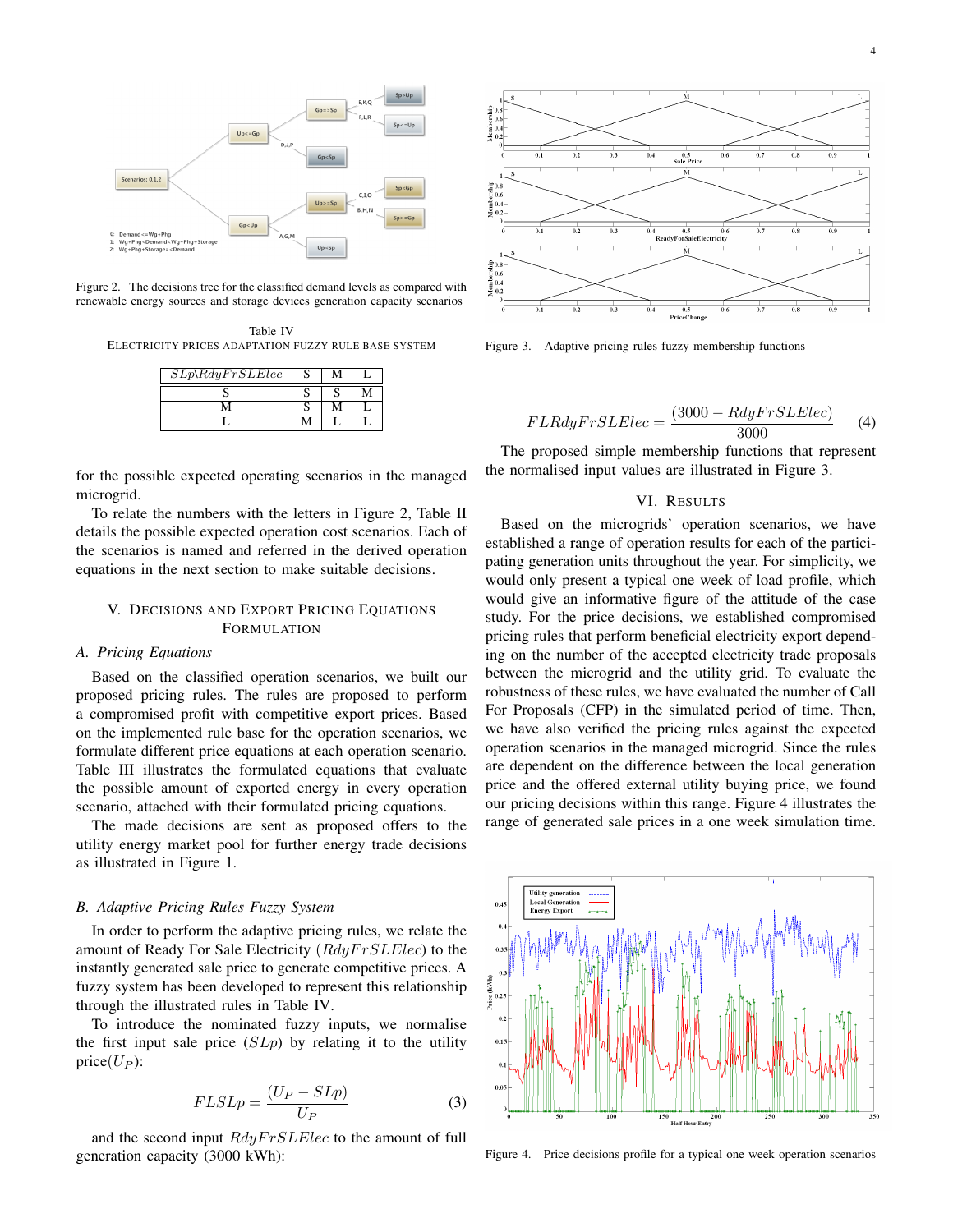Table II

POSSIBLE EXPECTED OPERATION COST SCENARIOS; WITH REGARDS TO THE LEVEL OF EXPECTED DEMAND THE MANAGED MICROGRID

| Price scenarios $Dmnd(0,1,2)$             | (0) $Ph_G + W_G \geq Dmnd$   (1) $Ph_G + W_G \leq Dmnd \leq Ph_G + W_G + S_G$   (2) $Dmnd \geq Ph_G + W_G + S_G$ |  |
|-------------------------------------------|------------------------------------------------------------------------------------------------------------------|--|
| $G_P$ < $U_P$ < $S_P$                     |                                                                                                                  |  |
| $G_P < S_P < U_P$                         |                                                                                                                  |  |
| $S_P < G_P < U_P$                         |                                                                                                                  |  |
| $U_P \triangleleft G_P \triangleleft S_P$ |                                                                                                                  |  |
| $U_P < S_P < G_P$                         |                                                                                                                  |  |
| $S_P < U_P < G_P$                         |                                                                                                                  |  |

Table III FORMULATED EQUATIONS ABOUT DECIDING THE AMOUNT OF EXPORTED ENERGY WITH ITS PRICE DECISIONS

| Decision<br>Scenario | $LG_P$                                                                            | RdyFrSLElec                     | SLp                                                                                                                                                                                                                       |
|----------------------|-----------------------------------------------------------------------------------|---------------------------------|---------------------------------------------------------------------------------------------------------------------------------------------------------------------------------------------------------------------------|
| $\mathbf{A}$         | $\mathbf{0}$                                                                      | $G_G + Ph_G + W_G - Dmnd$       |                                                                                                                                                                                                                           |
| B                    | $\theta$                                                                          | $G_G + S_G + Ph_G + W_G - Dmnd$ | $\frac{(\frac{(U_{P}-G_{P})*G_{G}}{2*RFS})}{U_{P}-\frac{(U_{P}-\frac{((G_{P}+(S_{P}-G_{P})* (S_{G})* (G_{G}+S_{G})}{G_{G}*RFS})}{G_{G}*RFS}}{U_{P}-\frac{((S_{P}+(G_{P}-S_{P})* (S_{G})* (G_{G}+S_{G})}{G_{G}*RFS})}{2}}$ |
| $\mathcal{C}$        | $\mathbf{0}$                                                                      | $G_C + S_C + Ph_C + W_C - Dmnd$ |                                                                                                                                                                                                                           |
| D                    | $\theta$                                                                          | $Ph_C + W_C - Dmnd$             | $S_P - (\frac{G_P * (S_P - G_P)}{S_P + G_P}) - 0.02$<br>if $(Pr \ge U_P)$ then $U_P * 0.98$                                                                                                                               |
| E                    | $\Omega$                                                                          | $Ph_C + W_C - Dmnd$             | $S_P + (\frac{G_P * (G_P - S_P)}{S_P + G_P}) - 0.02$<br>if $(Pr \geq U_P)$ then $U_P * 0.98$                                                                                                                              |
| F                    | $\Omega$                                                                          | $S_G + Ph_G + W_G - Dmnd$       |                                                                                                                                                                                                                           |
| G                    | $G_P*(\frac{G_{SG}}{Dmnd})$                                                       | $G_G-G_{SG}$                    |                                                                                                                                                                                                                           |
| H                    | $\frac{G_{P}*\frac{G_{SG}}{G_{G}+Ph_{G}+W_{G}}}{\frac{S_{P}*S_{G}}{S_{P}+S_{G}}}$ | $G_G - G_{SG} + S_G$            | $\frac{G + (\frac{(Up-Sp)*S_G}{2*RFS})}{U_G - (\frac{(Up-G_P)}{2*RFS})} \\ \frac{U_G - (\frac{(Up-G_P)}{2*RFS})}{U_P - \frac{((G_P + (G_P-S_P)* (S_G)* (Dmnd - (Ph_G + W_G + S_G))}{G_G * RFS*(G_G - G_{SG})})}$          |
| I                    | $\overline{Dmnd}$                                                                 | $S_G + Ph_G + W_G - Dmnd + G_G$ | $U_P - (\frac{U_P G_G + S_P S_P - G_P G_G - G_G S_P}{2*G_G})$                                                                                                                                                             |
| J                    | $U_P * U_G$<br>$\overline{\frac{Dmnd}{D_{P}*U_G}}$                                | $\theta$                        |                                                                                                                                                                                                                           |
| K                    | $\frac{\overline{Dmnd}}{\overline{Dmnd-(Ph_G+W_G)}}$                              | $\Omega$                        |                                                                                                                                                                                                                           |
| $\mathbf{L}$         | $S_P * ($<br>$\overline{Dmnd}$                                                    | $S_G + Ph_G + W_G - Dmnd$       |                                                                                                                                                                                                                           |
| M                    | $G_P * (\frac{Dmnd - (Ph_G + W_G)}{Dmnd})$                                        | $G_G - G_{SG}$                  | $\begin{tabular}{c c} \hline & $U_P-\frac{U_P-S_P}{2}$ \\ \hline & $U_P-\frac{U_P-G_P}{2}$ \\ \hline \hline $U_P-\left(\frac{2U_P+S_P-G_P}{4}\right)$ \\ \hline \end{tabular}$                                            |
| $\mathbf N$          | $G_P * \frac{G_{SG}}{D_{mnd}}$                                                    | $G_G - G_{SG} - S_G$            |                                                                                                                                                                                                                           |
| $\Omega$             |                                                                                   | ${\cal G}_G-{\cal G}_{SG}$      | $U_P - (\frac{U_P - G_P}{2})$                                                                                                                                                                                             |
| P                    | $\frac{G_P - ( \frac{S_G(G_P - S_P)}{Dmnd} )}{U_P * ( \frac{U_G}{Dmnd} )}$        | $\mathbf{0}$                    |                                                                                                                                                                                                                           |
| Q                    | $U_P * (\frac{U_G}{D_{mnd}})$                                                     | $\boldsymbol{0}$                |                                                                                                                                                                                                                           |
| $\mathbb{R}$         | $U_P * (\frac{Dmnd - (Ph_G + W_G)}{Dmnd})$                                        | $\boldsymbol{0}$                |                                                                                                                                                                                                                           |

In the next stage, we have simulated the implemented MAS as an energy management system that performs the electronic negotiation and represents the managed microgrid as a competitive seller in the electricity spot market pool. Afterwards, a random function has been utilised, with a predefined settings to reflect the nature of the electricity trade with CFP signals. Eventually, based on the nature of the CFP attitude, we found our pricing agent offering a range amounts at different times with different prices. We have also verified the operation of the fuzzy based adaptive pricing rules with the normal pricing rules. The results showed that the fuzzy based pricing rules have generated more competitive prices, which have eventually recorded a higher number of trade participations with the utility than the normal pricing rules during the same simulation period.

In the simulation, we used two sellers. The first seller generates offers based on the normal pricing rules, while the second seller generates offers based on the fuzzy system adaptive pricing rules. Java Agent DEvelopement Framework (JADE) [2] has been used to simulate the proposed agents system with our developed pricing rules code. Figure 5 illustrates a JADE

Table V ELECTRICITY TRADE PROFILE WITH TWO TYPES OF PRICING RULES

| Results\Pricing type | Discriminatory rule |              | Uniform rule |              |
|----------------------|---------------------|--------------|--------------|--------------|
|                      | NPR.                | <i>FLAPR</i> | NPR.         | <i>FLAPR</i> |
| ETP                  | 13                  | 107          | 96           | 107          |
| <i>SLDElec</i>       | 19252               | 180552       | 160282       | 180552       |
| $TV$ \$/kWh          | 5351                | 44674        | 43963        | 44674        |

based simulated trade negotiation. It also includes best offered prices sellers selection process by the utility (buyer).

From the recorded results, we found that the proposed fuzzy based pricing rules could increase the number of the trade participations in a month of operation time, which would eventually increase the amount of sold electricity from the microgrid to the utility. Table V shows the performance comparison between the normal pricing rules and the fuzzy system based adaptive pricing rules, each are tested under the discriminatory and the uniform pricing rules.

The results also showed that the fuzzy based pricing rules have reduced the sale price with average of 18.78 %, but however, they have increased the number of trade participations by